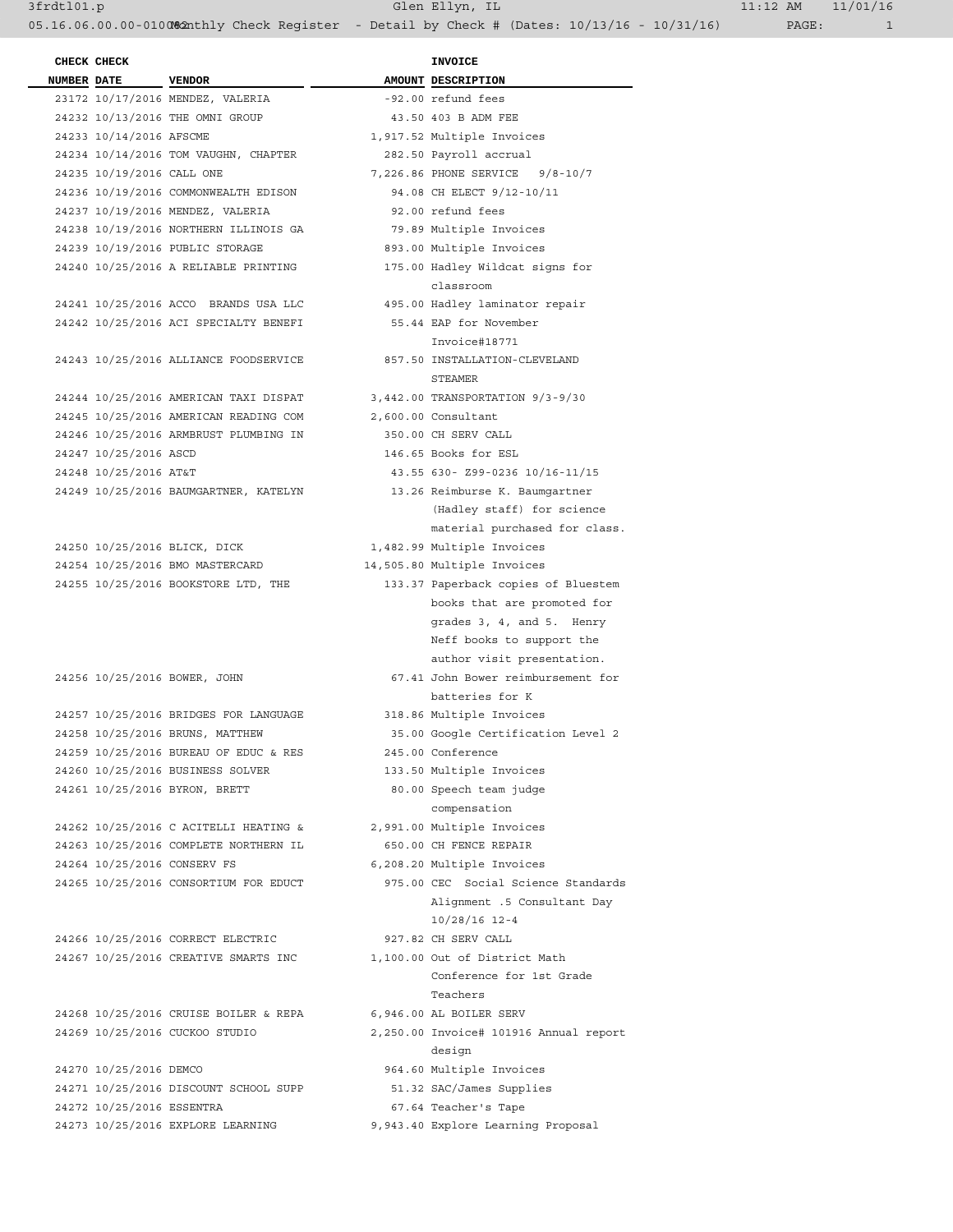|                    | CHECK CHECK                |                                       | <b>INVOICE</b>                         |
|--------------------|----------------------------|---------------------------------------|----------------------------------------|
| <b>NUMBER DATE</b> |                            | <b>VENDOR</b>                         | AMOUNT DESCRIPTION                     |
|                    |                            |                                       | Dated: 8/11/16                         |
|                    |                            | 24274 10/25/2016 FGM ARCHITECTS-ENGIN | 3,308.00 2016 SITE/REMODELING MULTIPLE |
|                    |                            |                                       | SITES 8/27-9/30/16                     |
|                    |                            | 24275 10/25/2016 FIRM SYSTEMS         | 690.00 Fingerprinting for new hires.   |
|                    |                            |                                       | Invoice #1094088-IN                    |
|                    |                            | 24276 10/25/2016 FITNESS FINDERS      | 323.10 Tokens for running program      |
|                    |                            | 24277 10/25/2016 FOLLETT SCHOOL SOLUT | 618.02 Award and Battle Books          |
|                    |                            | 24278 10/25/2016 FRANCZEK RADELET     | 3,288.43 Multiple Invoices             |
|                    |                            | 24279 10/25/2016 G & D ENTERPRISES    | 495.00 Adaptive trumpet holder         |
|                    |                            | 24280 10/25/2016 GREEN ASSOCIATES     | 10,038.04 Masterplanning Studies       |
|                    |                            | 24281 10/25/2016 H-O-H CHEMICALS INC  | 877.12 BOILER WATER ADDITIVES          |
|                    |                            | 24282 10/25/2016 HAL LEONARD CORP     | 215.00 9/29/2016 Music classroom       |
|                    |                            |                                       | supplies                               |
|                    | 24283 10/25/2016 HEINEMANN |                                       | 796.00 Heinemann Workshop December     |
|                    |                            |                                       | 7, 2016                                |
|                    |                            | 24284 10/25/2016 HOUSE OF GRAPHICS    | 180.00 Invoice #1610018 - D41          |
|                    |                            |                                       | Notecards and envelopes                |
|                    | 24285 10/25/2016 IAHPERD   |                                       | 390.00 10/17/2016 PE IAHPERD           |
|                    |                            |                                       | Convention                             |
|                    |                            | 24286 10/25/2016 ILLINOIS ASSN OF SCH | 2,800.00 Multiple Invoices             |
|                    |                            | 24287 10/25/2016 ILLINOIS ASSN OF SCH | 692.31 Membership for Assistant        |
|                    |                            |                                       | Principal                              |
|                    |                            | 24288 10/25/2016 INNOVATIONS THERAPEU | 4,135.53 Invoice #1309 for 1 student   |
|                    |                            |                                       | attendance Sept 2016                   |
|                    |                            | 24289 10/25/2016 JOHNSTON, DON INC    | 210.00 First Author software for SAC   |
|                    |                            |                                       | Hadley - program and CD                |
|                    |                            | 24290 10/25/2016 KAGAN & GAINES INC   | 365.00 Multiple Invoices               |
|                    |                            | 24291 10/25/2016 LAIDLAW TRANSIT      | 14, 153.58 TRANSPORTATION 8/22-8/31    |
|                    |                            | 24292 10/25/2016 LAKESHORE LEARNING M | 57.49 9/29/2016 Yerkes                 |
|                    |                            |                                       | classroom supplies                     |
|                    |                            | 24293 10/25/2016 LOWERY MCDONNELL     | 2,291.80 Multiple Invoices             |
|                    |                            | 24294 10/25/2016 MACGILL & CO, WM V   | 363.88 Multiple Invoices               |
|                    |                            | 24295 10/25/2016 MARQUARDT SCHOOL DIS | 80,325.31 SEPTEMBER FOOD SERVICE       |
|                    |                            | 24296 10/25/2016 MC MASTER-CARR SUPPL | 250.99 ASST SUPP                       |
|                    |                            | 24297 10/25/2016 METRO PROFESSIONAL P | 6,133.63 Multiple Invoices             |
|                    | 24298 10/25/2016 NASCO     |                                       | 105.40 1st Grade Chair Bags            |
|                    |                            | 24299 10/25/2016 NAUGLE, PATRICK      | 80.00 Speech team judge                |
|                    |                            |                                       | compensation                           |
|                    |                            | 24300 10/25/2016 NCS PEARSON          | 812.50 Renewal for Aimsweb Customer    |
|                    |                            |                                       | #2608, Glen Ellyn School               |
|                    |                            |                                       | District 41- Michelle Gallo.           |
|                    |                            | 24304 10/25/2016 OFFICE DEPOT         | 5,571.90 Multiple Invoices             |
|                    |                            | 24305 10/25/2016 OLIVE GROVE LANDSCAP | 6,665.00 July landscaping services for |
|                    |                            |                                       | Churchill Forest Glen and              |
|                    |                            |                                       | Hadley                                 |
|                    |                            | 24306 10/25/2016 PALOS SPORTS INC     | 5,087.46 Multiple Invoices             |
|                    |                            | 24307 10/25/2016 PARKLAND PREPARATORY | 14,739.20 Invoice #1613                |
|                    |                            | 24308 10/25/2016 PAYNE, DAWN          | 155.00 IAHPERD Conference              |
|                    | 24309 10/25/2016 PCM       |                                       | 3,661.39 Multiple Invoices             |
|                    |                            | 24310 10/25/2016 PEPPERS, PAT         | 65.00 V-ball ref 10/18                 |
|                    |                            | 24311 10/25/2016 PLANK ROAD PUBLISHIN | 226.71 Musicals for 2016-2017          |
|                    |                            | 24312 10/25/2016 POLAR ELECTRO        | 2,813.60 Polar: Polar A360 Elementary  |
|                    |                            |                                       | PE                                     |
|                    |                            | 24313 10/25/2016 POWDYEL, GANESH      | 25.00 Translating                      |
|                    |                            | 24315 10/25/2016 QUINLAN & FABISH MUS | 811.51 Multiple Invoices               |
|                    |                            | 24316 10/25/2016 READYREFRESH BY NEST | 193.50 HD BOTTLED WATER SEPT/OCT       |
|                    |                            |                                       |                                        |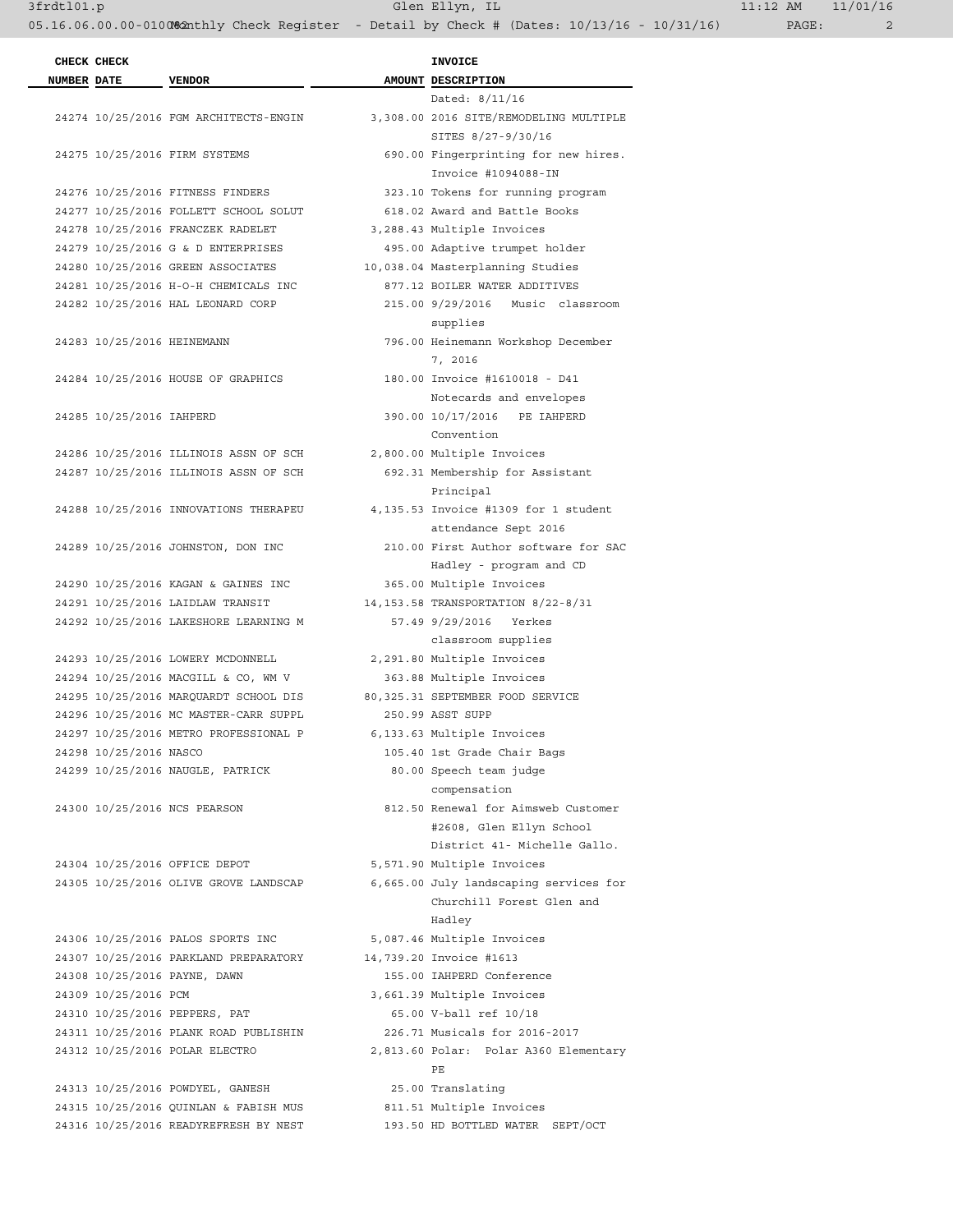3frdtl01.p Glen Ellyn, IL 11:12 AM 11/01/16 05.16.06.00.00-010082nthly Check Register - Detail by Check # (Dates: 10/13/16 - 10/31/16) PAGE: 3

| CHECK CHECK                     |                                           | <b>INVOICE</b>                        |  |
|---------------------------------|-------------------------------------------|---------------------------------------|--|
| NUMBER DATE VENDOR              |                                           | AMOUNT DESCRIPTION                    |  |
|                                 | 24317 10/25/2016 REALLY GOOD STUFF IN     | 422.07 Multiple Invoices              |  |
|                                 | 24318 10/25/2016 REGIONAL TRUCK EQUIP     | 3,233.46 Truck mounted salt spreader  |  |
|                                 |                                           | purchase                              |  |
|                                 | 24319 10/25/2016 RIFTON EQUIPMENT         | 142.50 Footboard lift                 |  |
| 24320 10/25/2016 ROSCOE CO      |                                           | 115.20 10/12 MOP SERV                 |  |
|                                 | 24321 10/25/2016 SCHOOL SPECIALTY         | 1,645.69 Multiple Invoices            |  |
|                                 | 24322 10/25/2016 SCHOOLMASTERS SAFETY     | 273.53 10/3/2016 school supplies      |  |
|                                 | 24323 10/25/2016 SCOPE SHOPPE, THE        | 343.00 Balance repair                 |  |
|                                 | 24324 10/25/2016 SEAL OF ILLINOIS         | 4,295.97 Invoice #6239, 1 student     |  |
|                                 |                                           | attendance in Sept 2016               |  |
|                                 | 24325 10/25/2016 SEPTRAN INC              | 2,433.06 June 2016 transportation for |  |
|                                 |                                           | 1 student to/from Easter              |  |
|                                 |                                           | Seals                                 |  |
|                                 | 24326 10/25/2016 SIGN IDENTITY            | 95.00 10/14/2016 School supplies      |  |
|                                 |                                           | Bus sign                              |  |
|                                 | 24327 10/25/2016 SOUTH SIDE CONTROL S     |                                       |  |
|                                 |                                           | 179.95 REPAIR PARTS                   |  |
|                                 | 24329 10/25/2016 STAPLES ADVANTAGE        | 344.35 Multiple Invoices              |  |
|                                 | 24330 10/25/2016 STUPAY, HEATHER          | 80.00 Speech team judge               |  |
|                                 |                                           | compensation                          |  |
|                                 | 24330 10/26/2016 STUPAY, HEATHER          | -80.00 Speech team judge              |  |
|                                 |                                           | compensation                          |  |
| 24331 10/25/2016 SWEETWATER     |                                           | 595.00 Sibelius Software for Hadley   |  |
|                                 |                                           | Music Department                      |  |
|                                 | 24332 10/25/2016 THACKERY, JILL E         | 480.00 ORCHESTRA ASSISTANT            |  |
|                                 |                                           | $10/3 - 10/14$                        |  |
|                                 | 24333 10/25/2016 TRACEY, CAITLIN          | 87.08 Reimburse C. Trcey (Hadley      |  |
|                                 |                                           | staff) for reading                    |  |
|                                 |                                           | intervention supplies                 |  |
|                                 | 24334 10/25/2016 UNITED RADIO COMMUNI     | 695.00 Portable Radios                |  |
|                                 | 24335 10/25/2016 VANLANDEGHEM, JEANNE     | 95.66 Speech team judge               |  |
|                                 |                                           | compensation                          |  |
|                                 | 24336 10/25/2016 VARIDESK LLC             | 875.00 Office equipment/furniture     |  |
|                                 | 24337 10/25/2016 VERITIV OPERATING CO     | 3,570.00 Multiple Invoices            |  |
|                                 | 24338 10/25/2016 VORIS MECHANICAL INC     | 3,712.23 FG CHILLER SERV CALL         |  |
|                                 | 24339 10/25/2016 VORTEX COMMERCIAL FL     | 11,327.00 Multiple Invoices           |  |
|                                 | 24340 10/25/2016 WASSERMAN, DEBRA         | 16.00 Reimburse Deb Wasserman         |  |
|                                 |                                           | (Hadley staff) for materials          |  |
|                                 |                                           | purchased.                            |  |
|                                 | 24341 10/25/2016 WEST MUSIC CO            | 469.62 Multiple Invoices              |  |
| 24342 10/31/2016 AFSCME         |                                           | 1,919.62 Multiple Invoices            |  |
|                                 | 24343 10/31/2016 TOM VAUGHN, CHAPTER      | 282.50 Payroll accrual                |  |
| 24344 10/31/2016 AFSCME         |                                           | 23.80 Adjustment for 10/31/16 Sue     |  |
|                                 |                                           | Sadowski                              |  |
|                                 | 201600130 10/31/2016 ILL MUNICIPAL RETIRE | 68,146.15 Multiple Invoices           |  |
|                                 | 201600153 10/12/2016 TEACHERS RETIREMENT  | 2.97 OCT TRS                          |  |
|                                 | 201600154 10/14/2016 GLEN ELLYN EDUCATION | 12,767.68 Payroll accrual             |  |
|                                 | 201600157 10/14/2016 INTERNAL REV SERVICE | 193,297.81 Multiple Invoices          |  |
| 201600158 10/14/2016 T H I S    |                                           | 21,307.40 Multiple Invoices           |  |
|                                 | 201600159 10/14/2016 TEACHERS RETIREMENT  | 102,452.39 Multiple Invoices          |  |
| 201600160 10/14/2016 WAGEWORKS  |                                           | 6,306.42 Multiple Invoices            |  |
|                                 | 201600161 10/14/2016 THE OMNI GROUP       | 34,127.85 Multiple Invoices           |  |
| 201600162 10/14/2016 EXPERT PAY |                                           | 1,837.08 Payroll accrual              |  |
|                                 | 201600170 10/14/2016 ILLINOIS DEPT OF REV | 37,788.44 Multiple Invoices           |  |
|                                 | 201600176 10/31/2016 ILLINOIS DEPT OF REV | 37,694.56 Multiple Invoices           |  |
|                                 |                                           |                                       |  |
|                                 | 201600177 10/31/2016 INTERNAL REV SERVICE | 191,141.39 Multiple Invoices          |  |
| 201600178 10/31/2016 WAGEWORKS  |                                           | 6,327.55 Multiple Invoices            |  |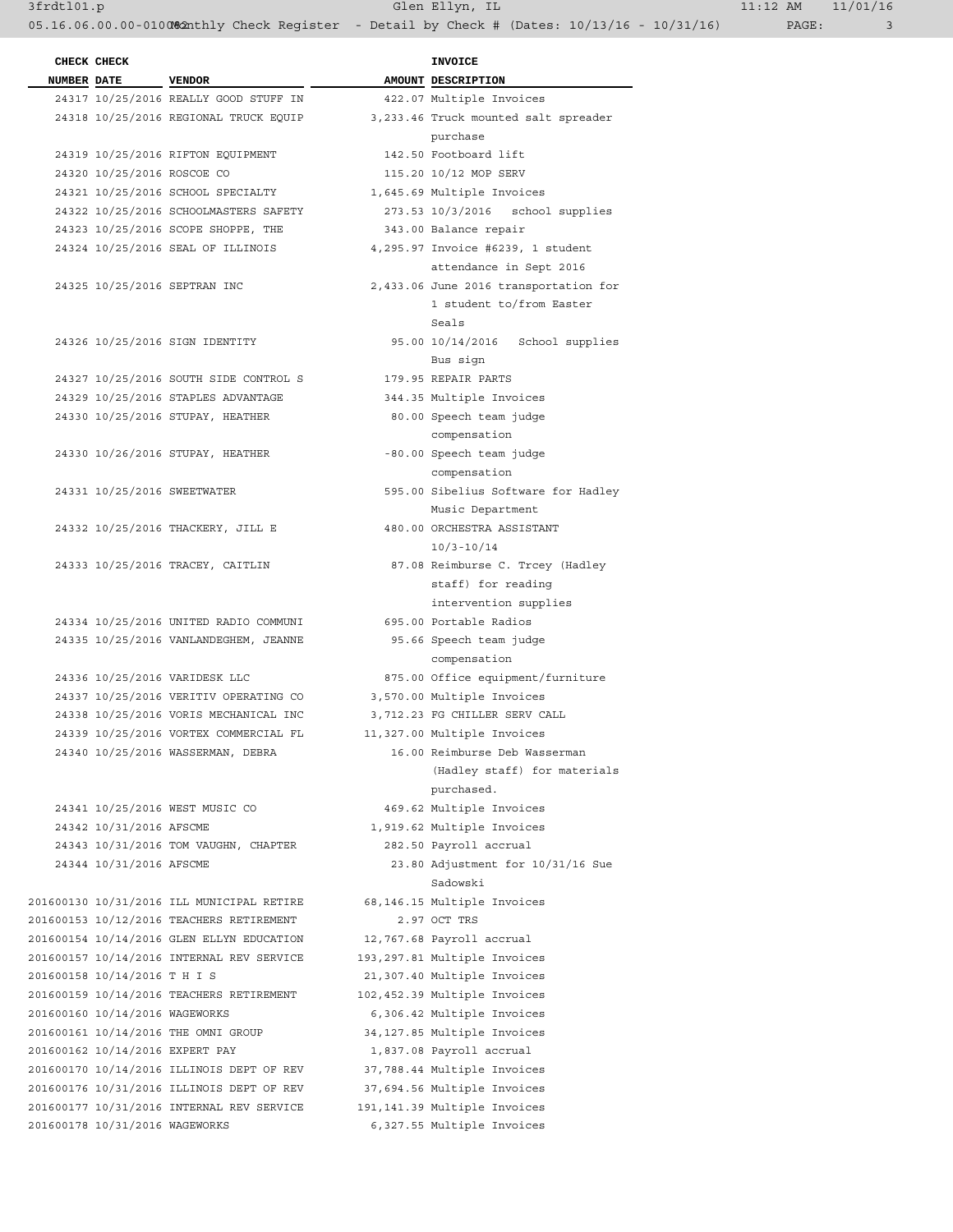|                    | CHECK CHECK                     |                                           |               | INVOICE                           |
|--------------------|---------------------------------|-------------------------------------------|---------------|-----------------------------------|
| <b>NUMBER DATE</b> | <b>VENDOR</b>                   |                                           |               | AMOUNT DESCRIPTION                |
|                    |                                 | 201600182 10/14/2016 THE OMNI GROUP       |               | 150.00 To correct negative entry  |
|                    | 201600185 10/31/2016 T H I S    |                                           |               | 21,600.95 Multiple Invoices       |
|                    |                                 | 201600186 10/31/2016 TEACHERS RETIREMENT  |               | 106,734.76 Multiple Invoices      |
|                    |                                 | 201600187 10/31/2016 THE OMNI GROUP       |               | 33,989.70 Multiple Invoices       |
|                    |                                 | 201600188 10/19/2016 EDUCATIONAL BENEFIT  |               | 453,358.94 AD&D, DENTAL, LIFE AND |
|                    |                                 |                                           |               | MEDICAL INSURANCE                 |
|                    |                                 | 201600189 10/24/2016 RELIANCE STANDARD LI |               | 331.13 LTD 11/1-11/30/16          |
|                    | 201600190 10/25/2016 TASC       |                                           | 17,800.00 HRA |                                   |
|                    |                                 | 201600191 10/31/2016 GLEN ELLYN EDUCATION |               | 11,955.65 Payroll accrual         |
|                    | 201600199 10/31/2016 EXPERT PAY |                                           |               | 1,763.92 Payroll accrual          |
|                    |                                 |                                           |               |                                   |

Totals for checks 1,641,359.09